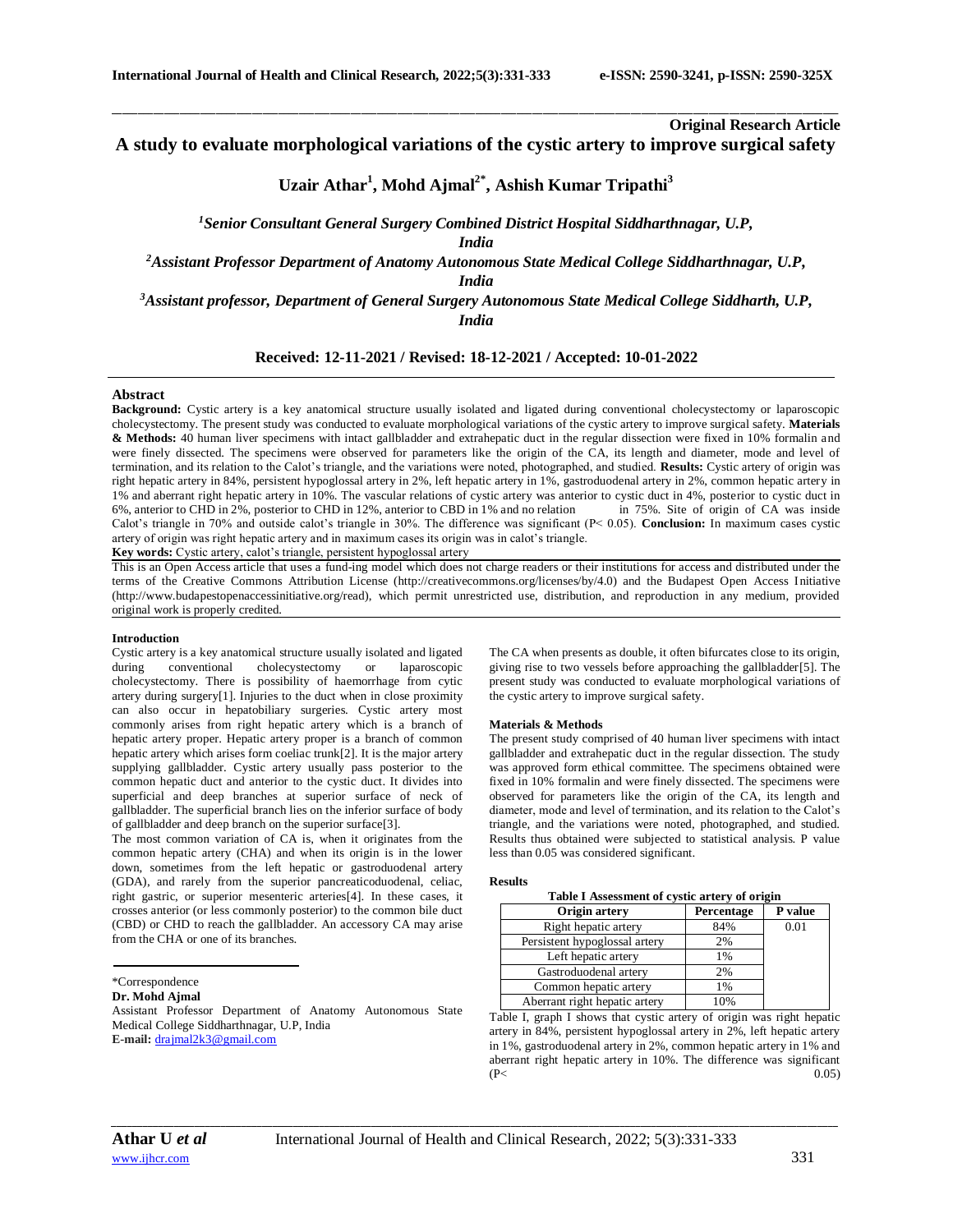

**Figure I Assessment of cystic artery of origin**

| <b>Table II Assessment of parameters</b> |                          |            |         |
|------------------------------------------|--------------------------|------------|---------|
| <b>Parameters</b>                        | <b>Variables</b>         | Percentage | P value |
| Vascular Relations of cystic artery      | Anterior to cystic duct  | 4%         | 0.01    |
|                                          | Posterior to cystic duct | 6%         |         |
|                                          | Anterior to CHD          | 2%         |         |
|                                          | Posterior to CHD         | 12%        |         |
|                                          | Anterior to CBD          | 1%         |         |
|                                          | No relation              | 75%        |         |
| Site of origin of CA                     | Inside Calot's triangle  | 70%        | 0.01    |
|                                          | Outside Calot's triangle | 30%        |         |

Table II, graph II shows that vascular relations of cystic artery was anterior to cystic duct in 4%, posterior to cystic duct in 6%, anterior to CHD in 2%, posterior to CHD in 12%, anterior to CBD in 1% and no relation in 75%. Site of origin of CA was inside Calot's triangle in 70% and outside calot's triangle in 30%. The difference was significant (P< 0.05).



# **Figure II Assessment of parameters**

*\_\_\_\_\_\_\_\_\_\_\_\_\_\_\_\_\_\_\_\_\_\_\_\_\_\_\_\_\_\_\_\_\_\_\_\_\_\_\_\_\_\_\_\_\_\_\_\_\_\_\_\_\_\_\_\_\_\_\_\_\_\_\_\_\_\_\_\_\_\_\_\_\_\_\_\_\_\_\_\_\_\_\_\_\_\_\_\_\_\_\_\_\_\_\_\_\_\_\_\_\_\_\_\_\_\_\_\_\_\_\_\_\_\_\_\_\_\_\_\_\_\_\_\_\_\_\_\_\_\_\_\_\_\_\_\_\_\_\_\_*

# **Discussion**

Cystic artery gives fine branches which supply common and lobar hepatic ducts and upper part of common bile duct where they anastomose[6]. In 25 % of subjects, the superficial and deep branches of the cystic artery have separate origins and Michels called them

double cystic artery[7]. Variations in the origin and course of cystic artery is commonly seen and encountered during hepatobiliary surgeries as well as in cadavers. Following variations are seen[8]. Calot's Triangle is a triangular space formed between the cystic duct, the common hepatic duct, and inferior surface of segment v of liver